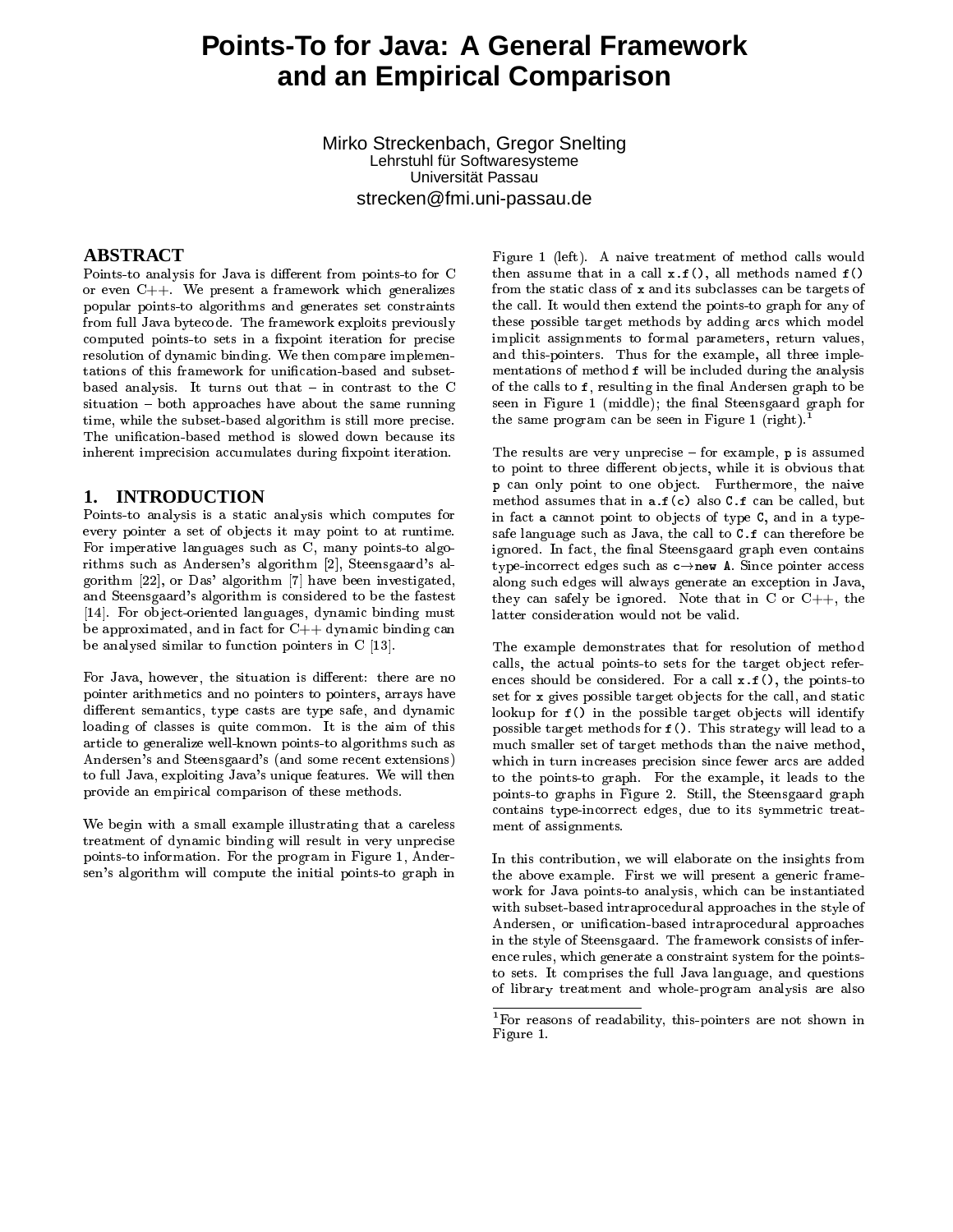

Figure 1: Example Java program and points-to graphs for naive treatment of dynami binding. Left: initial Andersen graph, middle: final Andersen graph, right: final Steensgaard graph.



Figure 2: Final Andersen (left) and Steensgaard (right) graphs for improved resolution of dynami binding.

discussed. For precise approximation of dynamic binding a fixpoint iteration is used, which exploits already computed points-to sets for a all's target ob je
t referen
e.

We then describe the implementation of specific instances of the framework. An empiri
al omparison will show that a subset-based approa
h is omparable in performan
e to a unification-based approach, but is of course more precise. The reason is that the imprecision in unification-based methods propagates during fixpoint iteration. The subset-based method can legitimately be called "Java-Andersen", while the unification-based method should not be called "Java-Steensgaard": it uses a Steensgaards-like approa
h for intraprocedural analysis, but uses fixpoint iteration for resolution of dynami binding.

## **2. POINTS-TO FOR JAVA**

Points to algorithms are usually des
ribed in terms of a points-to graph, whi
h is a straightforward implementation of the points-to sets. Indeed, the implementation of our extended versions for Java is also based on points-to graphs. However, in order to make the idiosyn
rasies of points-to for Java more clear, we will first present a formal description in terms of points-to sets and provide an inferen
e system whi
h generates onstraints for the points-to sets (
mp.  $[11]$ . We use the following sets: Ptr, the set of all pointers

(i.e. object references in Java);  $Obj$ , the set of all objects (i.e. constructor call sites);  $Ass,$  the set of all assignments, where an assignment  $I=r$  is written as  $(i, r) \in Ass$ ;  $Pt(p)$ , the points-to set  $\in 2^{Obj}$  for a pointer  $p \in \text{Ptr}$ .

The basi rules for intrapro
edural points-to analysis are as follows. An assignment of an object reference to a pointer leads to inclusion of the object in the points to set:

$$
(p, o) \in Ass \land o \in Obj \Rightarrow o \in Pt(p)
$$

Pointer assignments are treated differently by Andersen and Steensgaard. Andersen requires a subset relationship:

 $(p, q) \in Ass \land q \in P \, tr \Rightarrow (P \, t(q) \subseteq P \, t(p))$ 

Steensgaard merges the two points-to sets:

$$
(p,q)\in Ass \land q\in Ptr \Rightarrow (Pt(q)=Pt(p))
$$

The traditional algorithmic structure to solve the resulting onstraint system an be seen in Figure 3: The onstraints are generated in one pass over the program by collecting all expli
it and impli
it assignments; for Steensgaard the onstraint system an then be solved in quasi-linear time, while Andersen requires an  $O(n^+)$  iteration.

Shapiro and Horwitz[19] and Das[7] presented points-to algorithms whi
h lie between Steensgaard and Anderson. Both extensions stick to general structure in Figure 3. For example, Das' algorithm an be adapted to Java by adding the following rule to the Andersen s
heme:

$$
(p,q) \in Ass \Rightarrow (Pt(p.f) = Pt(q.f))
$$

where  $p, q$  are object references and  $f$  is a nested object referen
e.

Different runtline incarnations for the same constructor call will  $-$  as usual  $-$  not be distinguished.

Note that Ass also contains implicit assignments, such as assignments to parameters or this-pointers during method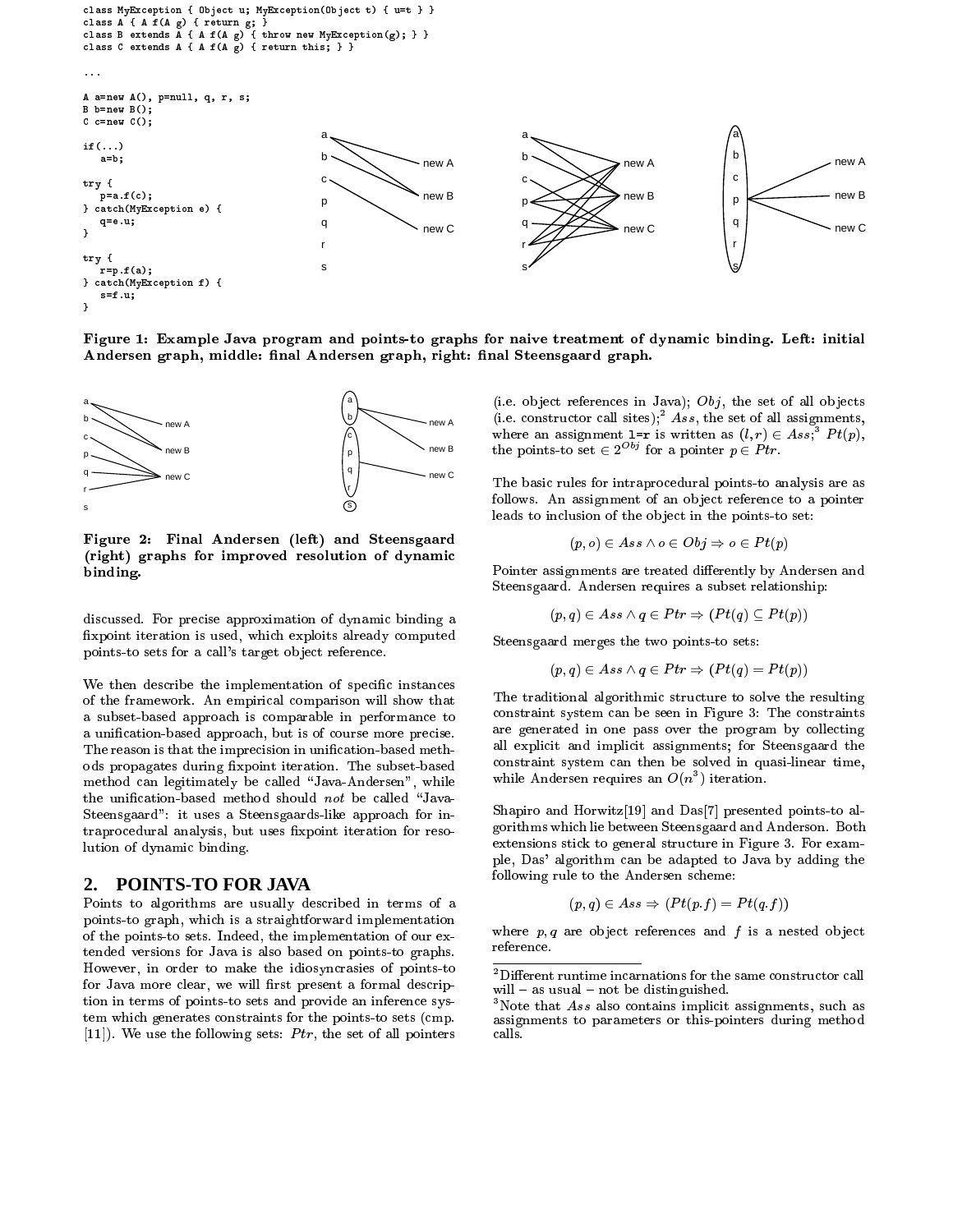

Figure 3: Stru
ture of traditional points-to algorithms



Figure 4: Stru
ture of points-to algorithms for Java

Note that the Steensgaard rule an be modied for Java in order to avoid type-in
orre
t ar
s in the points-to graph:

$$
\begin{aligned} (p,q) &\in Ass \Rightarrow \\ &\big( \big( o \in Pt(q) \Rightarrow o \in Pt(p) \big) \wedge \\ &\big( o \in Pt(p),type(o) \leq type(q) \Rightarrow o \in Pt(q) \big) \big) \end{aligned}
$$

Interpro
edural analysis simply uses the above rules in order to handle assignments to formal parameters, return values and this-pointers. In the presen
e of dynami binding or function pointers, however, the situation becomes more complex. Steensgaard's algorithm an be extended for fun
tion pointers without using an additional fixpoint iteration [8]. However, Hind et al. [13] observed that the precise analysis of fun
tion pointers requires extensions of the basi me
hanism. They proposed to use the points-to sets for fun
tion pointers in order to determine the possible all targets, and to extend the points-to graph according to these targets.

For Java, the analysis of method calls must be based on a similar approa
h: it must exploit the already omputed points-to sets for the all's target ob je
t referen
e. For any possible target object in this set, the corresponding target method definition is determined according to the target object's static type. The call to the target method definition is then treated in the usual way by taking into account impli
it assignments to formal parameters, return values, and this-pointers. Hen
e these assignments are valid only under the condition that a specific target object is in the points-to set. Therefore, the constraints for the resolution of dynamic binding have the following general form:

$$
(o \in Pt(p) \land lookup(o, f) = C) \Rightarrow (\dots, \dots) \in Ass
$$

where  $f$  is the called method; *lookup* determines the class which contains the appropriate definition of  $f$  according to the type of  $o$ . For the program in Figure 1, the call  $p=a.f(c)$ leads to three onditional onstraints:

$$
(o \in Pt(a) \land lookup(o, f) = A) \Rightarrow ((c, g_A) \in Ass \land (this_1^f, o) \in Ass \land (p, g_A) \in Ass)
$$

$$
(o \in Pt(a) \land \text{lookup}(o, \mathbf{f}) = \mathbf{B}) \Rightarrow ((c, g_{\mathbf{B}}) \in Ass \land (\text{this}_{\mathbf{B}}^{\mathbf{f}}, o) \in Ass)
$$

$$
(o \in Pt(a) \land \text{lookup}(o, f) = C) \Rightarrow ((c, g_c) \in \text{Ass} \land (\text{this}_c^f, o) \in \text{Ass} \land (p, \text{this}_c^f) \in \text{Ass})
$$

The assignments generated by these rules will then generate additional set constraints according to the Andersen resp. Steensgaard rule. Note that the expli
it generation of assignments de
ouples interpro
edural analysis from the hoi
e of the intrapro
edural algorithm. Note further that the naive method will generate the same assignments, but without the onditions; hen
e it would generate 8 assignments as compared to 2 or 3. In general, conditional constraints will never generate more assignments (and hen
e points-to relations) than the naive method, but usually mu
h less.

The correctness of the above constraints is obvious. But in order to solve su
h a system of onditional onstraints, an additional feedba
k loop is needed (see Figure 4): points-to entries an generate new onstraints, whi
h an then extend the set of assignments. The algorithm structure is as follows:

do {

```
apply basi
 algorithm;
  evaluate 
onditional 
onstraints;
} while (points-to graph 
hanged)
```
## **3. GENERATING CONSTRAINTS FROM JAVA BYTECODE**

Java Bytecode is more stable than the Java source language, and many programs are available as Byte
ode but not in sour
e form. We therefore present the details of the onstraint-generating inferen
e system for Byte
ode. Due to spa
e limitations, we will present only a few entral rules; the full inference system - including in particular static calls and exceptions  $-$  can be found in [23]. The general structure of the inferen
e rules is as follows: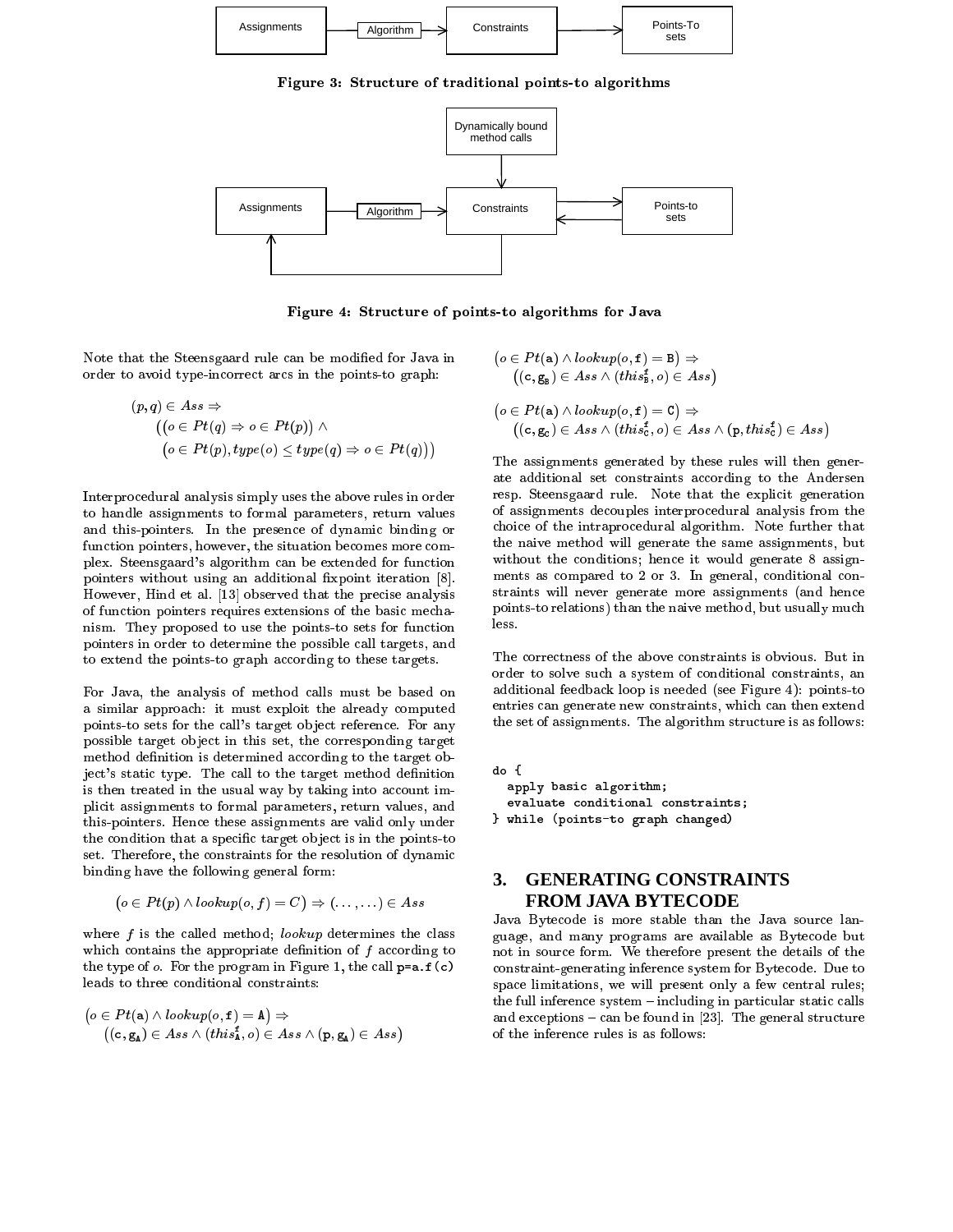| <b>Bytecode</b> | old stack |       |  |           |  |  |
|-----------------|-----------|-------|--|-----------|--|--|
| constraints     |           | types |  | new stack |  |  |

Rules are applied to bytecode instructions in sequential order, thereby generating onstraints and some auxiliary information. The premises of a rule match a specific bytecode instruction. Bytecode instructions refer to stack elements, thus an abstraction of the JVM stack contents is used in the rules as well. For runtime stack values, their abstract representation is the corresponding variable name, which can in most cases be extracted from the compiler's variable table.<sup>4</sup>

The on
lusion of ea
h inferen
e rule ontains in its left part the constraints generated from the bytecode instruction. Furthermore, some typings for pointers are reconstructed. The last part of the conclusion displays the modified abstract stack as to be used for the next bytecode instruction in its matching rule premise. For better readability, onditional onstraints are split into two rules: sin
e type and sta
k information do not depend on points-to information, they are purely static and are factored out in a separate rule.

The inferen
e rules for onstraint generation are presented in Figure 5. As a typi
al example, onsider the rule for virtual method all. The premise of the stati part makes assumptions about the byte
ode instru
tion and the signature of the method in question. In addition, the premise names the (abstractions of the) actual parameters on the stack. The conclusion of the static part states that the thispointer and the return value are indeed pointers, and names their type. The next byte
ode must be mat
hed against an inference rule using a modified abstract stack, where the parameter abstra
tions have disappeared and are repla
ed by the abstra
t return value.

Of ourse, the interesting part is the dynami part, whi
h generates assignments under the assumption that some obje
t is in the points-to set for the all's ob je
t referen
e. The latter referen
e (more pre
isely, its abstra
t form, that is a variable name) is taken from the abstract stack (see static part). The premise of the dynamic part determines the corresponding method definition by static lookup. The conclusion generates one asignment for every formal/actual parameter pair, for the method's this-pointer, and for its return value. It also gives types for the allee's this-pointer.

Let us apply the rules to a small program fragment and its bytecode (Figure 6). The abstract stack as well as the generated assignments an be seen in the lower part of Figure 6. Application of the rule for the first bytecode instruction results in two statements: the object, which is created in method  $f(int)$  from class S at bytecode address 0 is indeed an ob je
t, and has type A. The this-pointer of the default onstru
tor method is initialised by the program, hen
e a orresponding un
onditional assignment is generated. The next assignment, orresponding to the initialisation of variable a, is also un
onditional. Of ourse, the interesting part is the invokevirtual instruction and its corresponding abstract parameter entry on the stack. The application of the invokevirtual-rule generates two condititional constraints, ea
h onsisting of three assignments and some additional type information. Note how the two onstraints mirror the two possibilities for dynamic binding of method f: it could be A.f or B.f. Finally, the putfield instruction generates an unconditional assignment for  $v$ , and a conditional assignment for any object which might be pointed to by f's this-pointer (since it will also contain field  $\mathbf{v}$ ).

Note that the example program ontains a onditional expression, whi
h generates a sta
k entry whose abstra
t version annot be taken from the variable table; instead the possible control flows from method entry to the call of f must be explored. This results in two abstract top stack entries, namely S.f(int).<#18> and S.f(int).<#e> (that is, the new B resp. new C construction site). In the following, we explore only the first alternative. The initial constraints for the points-to sets, according to Andersen's algorithm, are as follows:

S.f(int). $\langle$ #0>  $\in$   $Pt(S.f(int).a)$ S.f(int).<#0>  $\in Pt(A.\langle \texttt{init}\rangle).$  <this>) S.f(int). $\langle$ #18>  $\in Pt(C.\langle \text{init}\rangle)$ . $\langle \text{this}\rangle)$  $Pt(A.f(Object-)Object).$  <return>)  $\mathcal{L}$  to the set of  $\mathcal{L}$ . The set of  $\mathcal{L}$ 

After one iteration, the final results are obtained:

S.f(int). $\langle$ #0>  $\in$   $Pt(S.f(int).a)$ S.f(int).<#0>  $\in Pt(A.\langle \texttt{init}\rangle().\langle \texttt{this}\rangle)$ S.f(int). $\langle$ #18>  $\in$   $Pt(C.\langle \text{init}\rangle)$ . $\langle \text{this}\rangle)$  $Pt(A.f(Object->Object).$  <return>) P t(S.f(int).<this>.(S.o)) S.f(int).<#0>  $\in Pt(A.f(Object-)Object).$ <this>) S.f(int).<#18>  $\in Pt(A.f(Object-)Object)$ .p)  $Pt(A.f(Object-)Object) .$  (return) the theory is the complete that the content of the content of the content of the content of the content of the

The solution shows that a as well as f's this-pointer can only point to an A object; hence the call  $a.f(...)$  has only A.f as a target method. Both the naive method as well as call-graph based methods such as Rapid Type Analysis [3] would be unable to ex
lude B.f as a possible target.

## **4. WHOLE-PROGRAM-ANALYSIS, NATIVE CODE AND REFLECTION**

Many programs use library functions for which there is no source text available, or which are not written in Java ("unanalysed fun
tions"). A popular way to deal with this situation is to provide stubs for these fun
tions, that is sour
e ode fragments whi
h simulate the points-to behaviour of the function. However, the effort for stub implementation and maintenan
e is enormous.

An alternative is to use a conservative approximation for unknown byte
ode. Unknown fun
tions an do anything with

In pathological examples, the reconstruction of abstract stack values can lead to combinatorial explosion due to an exponential number of control flow paths between two program points. But in pra
ti
e, this never happens. An alternative to get rid of this phenomenon alltogether is to analyse source code instead of Bytecode.

In the rare case of non-unique abstract stack entries, several variants of the onstraint system will be generated and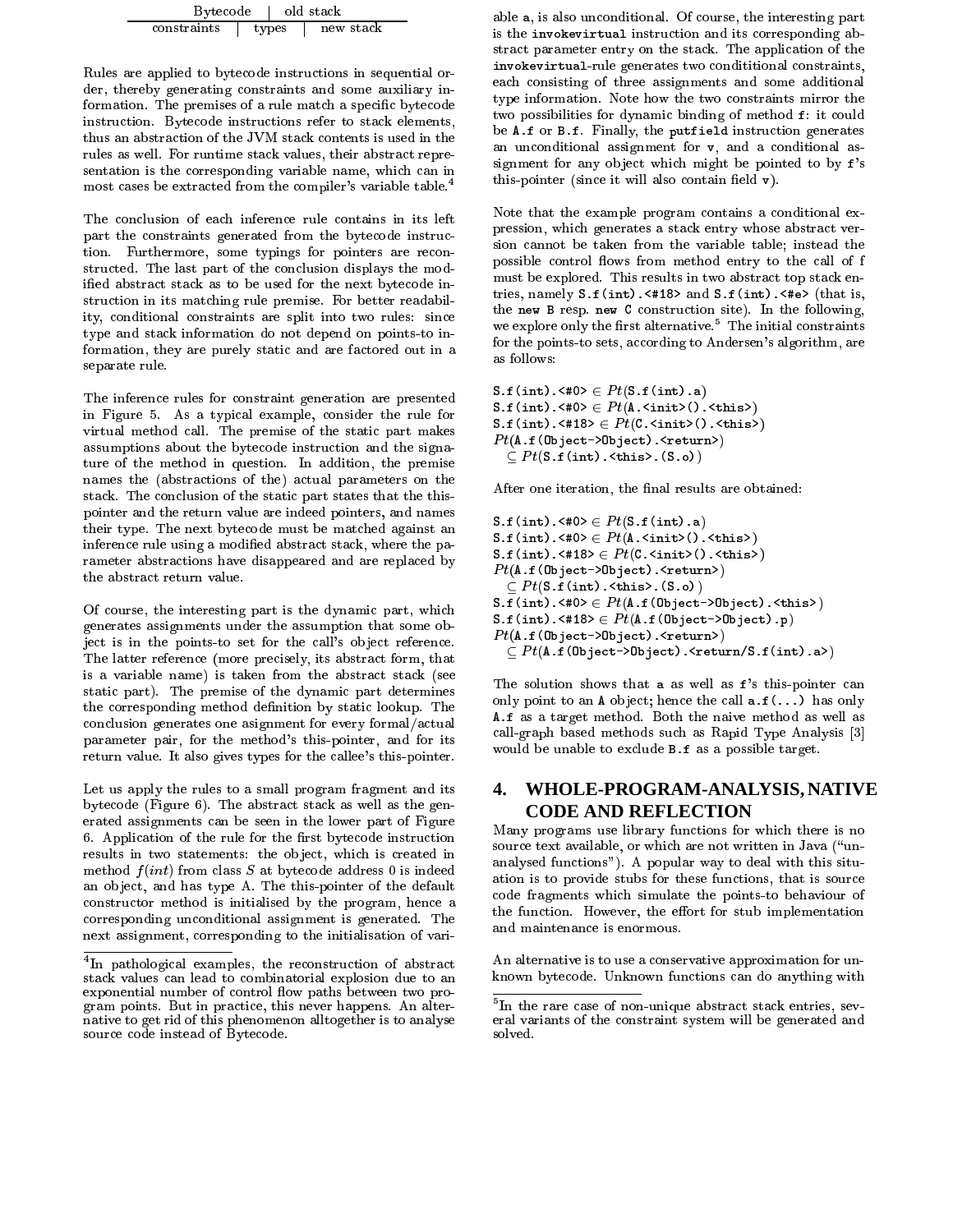$$
\text{Object creation: }\quad \, \overbrace{\qquad \qquad } \qquad \qquad I \equiv \texttt{new} \;\; A \quad \mid \;\; S = [\ldots] \qquad } \\ \text{Object creation: }\quad \, \overbrace{\qquad \qquad } \qquad \qquad } \qquad \qquad \, \textit{max} \; \textit{c} \; \textit{adr}(I) > \in \textit{Obj} \qquad } \qquad S = [m.<\textit{adr}(I) >, \ldots] \\ \text{type}(\textit{m}.\textit{c} \; \textit{adr}(I)) > \mid = A \quad \mid \;\; S = [m.<\textit{adr}(I) >, \ldots] \\
$$

$$
\text{Assignment:}\qquad \qquad \frac{I \equiv \texttt{astrore} \quad r \quad \quad S = [p,\ldots]}{\textit{(Register(m,r,b_{i+1}), p) \in Ass \quad \mid \quad Register(m,r,b_{i+1}) \in Ptr \quad \mid \quad S = [\ldots]}}
$$

$$
\text{Virtual call (static part):} \quad \begin{array}{c|c|c|c|c} & I \equiv \texttt{invokerertual} & m & S = [p_r \dots p_1, q, \dots] \\ \hline \texttt{softmax} & sig(m) = (t_1, \dots, t_n) \rightarrow t & S = [p_r \dots p_1, q, \dots] \\ & m < \texttt{ret}(q) \in Ptr & S = [m < \texttt{ret}(q) \times \dots] \\ & type(m < \texttt{ret}(q) \geq 0) = t & S = [m < \texttt{ret}(q) \times \dots] \end{array}
$$

Virtual all (
onditional onstraints):

$$
\begin{array}{l} I \equiv \verb+invokerertual+ m\\ \mathit{sig}(m) = (t_1, \ldots, t_n) \rightarrow t\\ m' = \mathit{lookup}(o, m) \end{array}
$$

| $o \in Pt(q) \Rightarrow$ | $\forall_{i=1}^n (par(m', i), p_i) \in Ass,$<br>$(m' <$ this $>$ , $q) \in Ass$ ,<br>$(m {\text{.}}{\mathsf{cret}}/q {\text{.}}, m' {\text{.}}{\text{.}}{\mathsf{cret}}) \in Ass$ | $m'$ < this $\geq$ $Ftr$<br>$type(m' < \mathtt{this}>) = cls(m')$<br>$m' <$ ret $\ge \in Ptr$ |  |
|---------------------------|-----------------------------------------------------------------------------------------------------------------------------------------------------------------------------------|-----------------------------------------------------------------------------------------------|--|
|                           |                                                                                                                                                                                   | $type(m' < \mathtt{ret}) = t$                                                                 |  |

| $I \equiv \text{getfield } f$                 | $S = [p, \ldots]$                             |                   |
|-----------------------------------------------|-----------------------------------------------|-------------------|
| Data member access (static part):             | $f' = LookupField(f)$                         | $S = [p, \ldots]$ |
| $p.f' \in Ptr$                                | $S = [p.f', \ldots]$                          |                   |
| Data member access (conditional constraints): | $o \in Pt(p) \Rightarrow f' = LookupField(f)$ |                   |
| $f' = LookupField(f)$                         | $f' = LookupField(f)$                         |                   |
| $f' = LookupField(f)$                         | $f' = LookupField(f)$                         |                   |
| $f' = LookupField(f)$                         | $f' = LookupField(f)$                         |                   |
| $f' = LookupField(f)$                         | $f' = LookupField(f)$                         |                   |

| $I \equiv \text{getfield } f$                | $S = [p, \ldots]$                             |                   |
|----------------------------------------------|-----------------------------------------------|-------------------|
| Data member store (static part):             | $f' = LookupField(f)$                         | $S = [p, \ldots]$ |
| $p.f' \in Ptr$                               | $S = [p.f', \ldots]$                          |                   |
| Data member store (conditional constraints): | $o \in Pt(p) \Rightarrow f' = LookupField(f)$ |                   |
| $f' = LookupField(f)$                        | $f' = LookupField(f)$                         |                   |
| $p.f', o.f') \in Ass$                        | $o.f' \in Ptr$                                |                   |
| $(p.f', o.f') \in Ass$                       | $o.f' \in Ptr$                                |                   |

Array element store (static part):  
\n
$$
I \equiv \text{aastore } f \mid S = [v, c, p, \ldots]
$$
\n
$$
(p[., v) \in Ass \mid \begin{array}{c} s = [v, c, p, \ldots] \\ type(p) = t[] \\ type(p[.]) = t \mid S = [\ldots] \end{array}
$$
\n
$$
I \equiv \text{aastore } f
$$
\n
$$
I \equiv \text{aastore } f
$$
\n
$$
type(o) = t[]
$$
\n
$$
(o[., v) \in Ass \mid o[] \le type(v)
$$
\n
$$
(o[., v) \in Ass \mid o[] \in Ptr
$$
\n
$$
type(o) = t[]
$$
\n
$$
e[0] = t
$$

Type cast (static part):  
\n
$$
\frac{I \equiv \text{checkcast} \ t \qquad \neg(p = null \lor type(p) \leq t)}{t \text{type} (t)p) = t \qquad S = [t)p, \dots]}
$$
\nType cast (conditional constraint):  
\n
$$
o \in Pt(p) \Rightarrow \frac{I \equiv \text{checkcast} \ t}{t \text{type}(o) \leq t}
$$
\n
$$
\frac{I \equiv \text{checkcast} \ t}{t \text{type}(o) \leq t}
$$

## Figure 5: Constraint-generating rules for some Bytecode instructions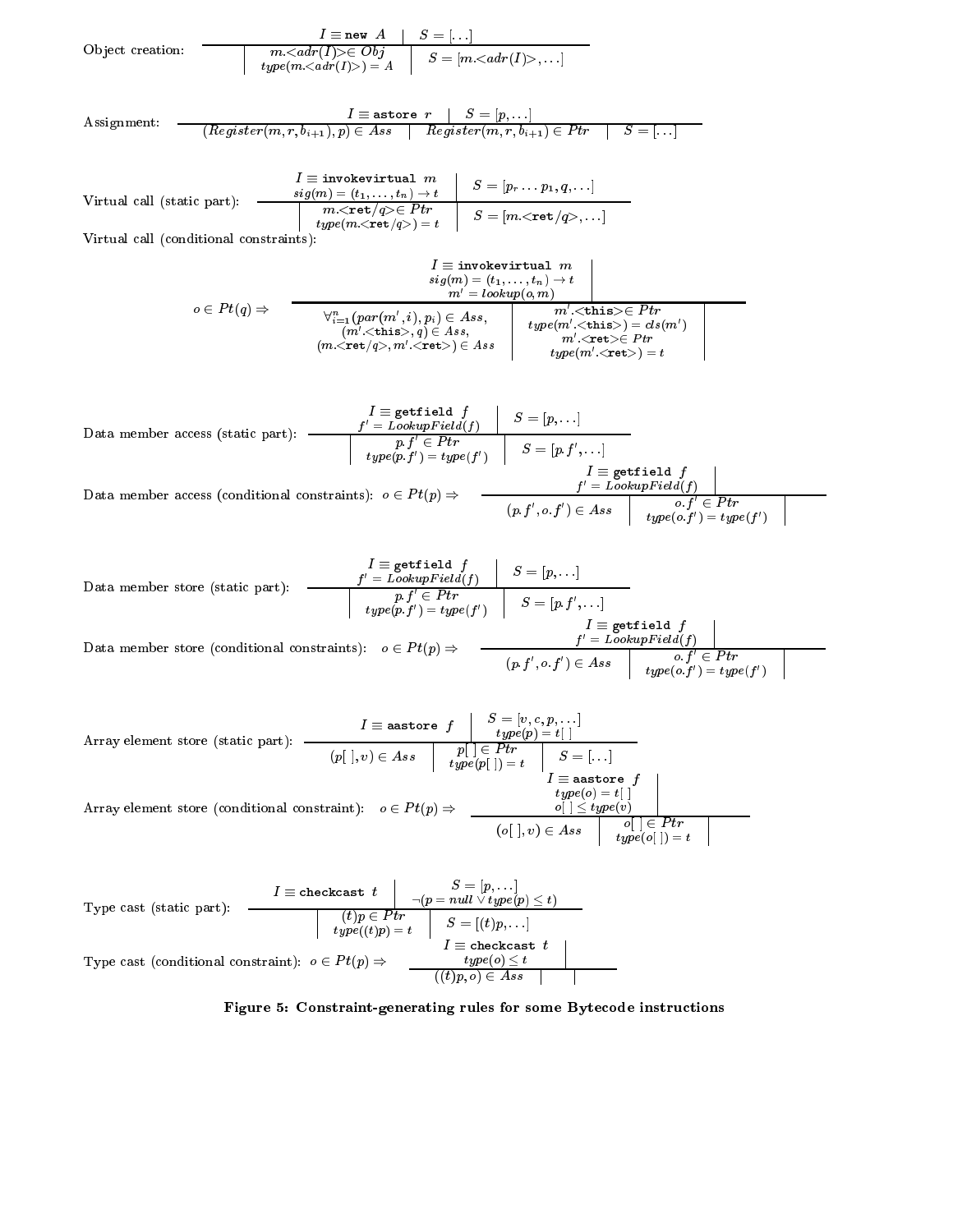|                                                | #0:  | new A<br>dup                                          |
|------------------------------------------------|------|-------------------------------------------------------|
| class A {                                      |      | $invokespecial$ A. $\langle init \rangle()$           |
| Object $f(0$ bject $p)$ {  }                   |      | astore_2                                              |
| $\mathbf{F}$                                   |      | aload_0                                               |
| class B extends A {                            |      | aload_2                                               |
| Object $f(0$ bject q) $\{ \ldots \}$           |      | iload_1                                               |
| $\mathbf{F}$                                   |      | ifle #18 $\rightarrow$ #e #18                         |
| class C {}                                     | #e:  | new B                                                 |
|                                                |      | dup                                                   |
| class S f                                      |      | invokespecial B. <i>init&gt;</i> )                    |
| Object v:                                      |      | goto #1f $\rightarrow$ #1f                            |
|                                                | #18: | new C                                                 |
| void $f(int x) f$                              |      | dup                                                   |
| $A = new A()$ :                                |      | invokespecial C. <i>init&gt;</i> )                    |
| $v=a.f(x>0?(0bject)$ new B():(0bject)new C()); |      | invokevirtual A.f(java.lang.Object->java.lang.Object) |
| ŀ                                              |      | putfield S.v                                          |
| 7                                              |      | $return -$ > end                                      |

|     | Instruction                       | Stack after rule application                            | Auxiliary Information                                                                                                                                                                                                                                                                                                                                                                                                                                                                                                                                                                                                                                                                                                                                                                                                                                                                                                               |
|-----|-----------------------------------|---------------------------------------------------------|-------------------------------------------------------------------------------------------------------------------------------------------------------------------------------------------------------------------------------------------------------------------------------------------------------------------------------------------------------------------------------------------------------------------------------------------------------------------------------------------------------------------------------------------------------------------------------------------------------------------------------------------------------------------------------------------------------------------------------------------------------------------------------------------------------------------------------------------------------------------------------------------------------------------------------------|
| #0  | new A                             | $S.f(int).$ $\langle 40 \rangle$                        | $s.f(int).$ $(40) \in Obj, typ(S.f(int).$ $(40) = A$                                                                                                                                                                                                                                                                                                                                                                                                                                                                                                                                                                                                                                                                                                                                                                                                                                                                                |
| #3  | dup                               | $S.f(int), \langle #0 \rangle$                          |                                                                                                                                                                                                                                                                                                                                                                                                                                                                                                                                                                                                                                                                                                                                                                                                                                                                                                                                     |
|     |                                   | $S.f(int).$ $(40)$                                      |                                                                                                                                                                                                                                                                                                                                                                                                                                                                                                                                                                                                                                                                                                                                                                                                                                                                                                                                     |
| #4  | invokespecial A. (init)()         | $S.f(int).$ $\langle 40 \rangle$                        | $(A.\langle init \rangle().\langle this \rangle, S.f(int). \langle #0 \rangle) \in Ass$                                                                                                                                                                                                                                                                                                                                                                                                                                                                                                                                                                                                                                                                                                                                                                                                                                             |
| #7  | astore <sub>2</sub>               |                                                         | $(S.f(int).a, S.f(int). \langle #0 \rangle) \in Ass$                                                                                                                                                                                                                                                                                                                                                                                                                                                                                                                                                                                                                                                                                                                                                                                                                                                                                |
| #8  | aload.0                           | $S.f(int).$ $\langle this \rangle$                      |                                                                                                                                                                                                                                                                                                                                                                                                                                                                                                                                                                                                                                                                                                                                                                                                                                                                                                                                     |
| #9  | aload <sub>2</sub>                | S.f(int).a                                              |                                                                                                                                                                                                                                                                                                                                                                                                                                                                                                                                                                                                                                                                                                                                                                                                                                                                                                                                     |
|     |                                   | $S.f(int).$ (this)                                      |                                                                                                                                                                                                                                                                                                                                                                                                                                                                                                                                                                                                                                                                                                                                                                                                                                                                                                                                     |
| #a  | iload_1                           | S.f(int).x/int                                          |                                                                                                                                                                                                                                                                                                                                                                                                                                                                                                                                                                                                                                                                                                                                                                                                                                                                                                                                     |
|     |                                   | S.f(int).a                                              |                                                                                                                                                                                                                                                                                                                                                                                                                                                                                                                                                                                                                                                                                                                                                                                                                                                                                                                                     |
|     |                                   | $S.f(int).$ $\langle this \rangle$                      |                                                                                                                                                                                                                                                                                                                                                                                                                                                                                                                                                                                                                                                                                                                                                                                                                                                                                                                                     |
| #b  | if le #18                         | S.f(int).a                                              |                                                                                                                                                                                                                                                                                                                                                                                                                                                                                                                                                                                                                                                                                                                                                                                                                                                                                                                                     |
|     |                                   | $S.f(int).$ $\langle this \rangle$                      |                                                                                                                                                                                                                                                                                                                                                                                                                                                                                                                                                                                                                                                                                                                                                                                                                                                                                                                                     |
| #18 | new C                             | $S.f(int).$ $418$                                       | $s.f(int).$ (#18> $\in Obj$ , typ( $s.f(int).$ (#18>)= C                                                                                                                                                                                                                                                                                                                                                                                                                                                                                                                                                                                                                                                                                                                                                                                                                                                                            |
|     |                                   | S.f(int).a                                              |                                                                                                                                                                                                                                                                                                                                                                                                                                                                                                                                                                                                                                                                                                                                                                                                                                                                                                                                     |
| #1b |                                   | $S.f(int).$ $\langle this \rangle$<br>$S.f(int).$ $418$ |                                                                                                                                                                                                                                                                                                                                                                                                                                                                                                                                                                                                                                                                                                                                                                                                                                                                                                                                     |
|     | dup                               | S.f(int), < 18                                          |                                                                                                                                                                                                                                                                                                                                                                                                                                                                                                                                                                                                                                                                                                                                                                                                                                                                                                                                     |
|     |                                   | S.f(int).a                                              |                                                                                                                                                                                                                                                                                                                                                                                                                                                                                                                                                                                                                                                                                                                                                                                                                                                                                                                                     |
|     |                                   | $S.f(int).$ $\langle this \rangle$                      |                                                                                                                                                                                                                                                                                                                                                                                                                                                                                                                                                                                                                                                                                                                                                                                                                                                                                                                                     |
| #1c | invokespecial C. (init)()         | $S.f(int).$ $418$                                       | $(C.\langle init \rangle(),\langle this \rangle, S.f(int). \langle #18 \rangle) \in Ass$                                                                                                                                                                                                                                                                                                                                                                                                                                                                                                                                                                                                                                                                                                                                                                                                                                            |
|     |                                   | S.f(int).a                                              |                                                                                                                                                                                                                                                                                                                                                                                                                                                                                                                                                                                                                                                                                                                                                                                                                                                                                                                                     |
|     |                                   | $S.f(int).$ $\langle this \rangle$                      |                                                                                                                                                                                                                                                                                                                                                                                                                                                                                                                                                                                                                                                                                                                                                                                                                                                                                                                                     |
| #1f | invokevirtual A.f(Object->Object) | A.f(Object->Object). <return s.f(int).a=""></return>    | $typ(A.f(0bject-)0bject)$ . $S.t(int)(a) = 0$<br>A.f(Object->Object). <return> <math>\in</math> Ptr, typ(A.f(Object-&gt;Object).<return> = Object<br/><math>o \in \mathrm{Pt}(S.f(int).a) \wedge</math><br/><math>Look upVirtual(o, A.f(Object-)Object)) = A.f(Object-)Object) \Rightarrow</math><br/>A.f(Object-&gt;Object).<this> <math>\in</math> Ptr, typ(A.f(Object-&gt;Object).<this>)=A<br/><math>\wedge</math> (A.f(Object-&gt;Object). <this>,o) <math>\in</math> Ass<br/><math>\wedge</math> (A.f(Object-&gt;Object).p,S.f(int).<math>\langle</math>#18&gt;) <math>\in</math> Ass<br/><math>\wedge</math> (A.f(Object-&gt;Object). <return s.f(int).a="">,A.f(Object-&gt;Object). <return>) <math>\in</math> Ass<br/><math>o \in \mathrm{Pt}(S.f(int).a) \wedge</math><br/><math>Look upVirtual(o, A.f(Object-)Object)) = B.f(Object-)Object) \Rightarrow</math></return></return></this></this></this></return></return> |
| #22 | putfield S.v                      |                                                         | B.f(Object->Object). <this> <math>\in</math> Ptr, typ(B.f(Object-&gt;Object).<this>)=A<br/><math>\wedge</math> (B.f(Object-&gt;Object). <this>,o) <math>\in</math> Ass<br/><math>\land</math> (B.f(Object-&gt;Object).q,S.f(int).<math>\langle</math>#18&gt;) <math>\in</math> Ass<br/><math>\wedge</math> (A.f(Object-&gt;Object). <return s.f(int).a="">,A.f(Object-&gt;Object). <return>) <math>\in</math> Ass<br/><math>s.f(int).</math> (this). <math>(s, v) \in \text{Ptr}, \text{typ}(s.f(int).</math> (this). <math>(s, v) = \text{Object}</math><br/><math>(S.f(int).{this}(.S.v).A.f(Object=&gt;Object).{return}) \in Ass</math></return></return></this></this></this>                                                                                                                                                                                                                                                   |
|     |                                   |                                                         | $o \in Pt(S.f(int).{this}\rangle) \Rightarrow$<br>$(o.(S.v), A.f(0bject-)0bject).$ (return) $\in$ Ass<br>$o. (S.v) \in Ptr, \, \text{typ}(o. (S.v)) = O \text{ bisect}$                                                                                                                                                                                                                                                                                                                                                                                                                                                                                                                                                                                                                                                                                                                                                             |
| #25 | return                            |                                                         |                                                                                                                                                                                                                                                                                                                                                                                                                                                                                                                                                                                                                                                                                                                                                                                                                                                                                                                                     |
|     |                                   |                                                         |                                                                                                                                                                                                                                                                                                                                                                                                                                                                                                                                                                                                                                                                                                                                                                                                                                                                                                                                     |

Figure 6: A program fragment, its Bytecode, and the corresponding application of constraint-generating rules.

 $\begin{array}{c} \begin{array}{c} m \text{ is unanalysed},\\ \hspace{-2.5cm} \textit{sig}(m) = (t_1, \ldots, t_n) \rightarrow t\\ \hline \begin{array}{c} \forall^n_{i=1}(\textit{unanalysed},m.<\!\!\varphi\!\!\:\textit{ar}(m,i)\!\!>\) \in Ass \end{array} \end{array} \end{array}$  $\begin{array}{c} \begin{array}{c} m \; \text{is unanalysed,} \; sig(m) = (t_1, \ldots, t_n) \rightarrow t \\ \begin{array}{c} (m'.\texttt{}, unanalysed_t) \in Ass \end{array} \end{array} \end{array}$  $m$  is method in  $t$ ,  $m$  is visible in unanalysed code,  $\begin{array}{r} \text{$\langle \mathit{sig}(m) = (t_1, \ldots, t_n) \rightarrow t$} \ \text{with} \ \mathit{sig}(m) = (t_1, \ldots, t_n) \rightarrow t$} \ \hline \ \text{$\forall_{i=1}^n (\mathit{par(m',i)},\mathit{unanalysed}_{t_i}) \in Ass$,}\ \mathit{var}(\mathit{m'.}, o) \in Ass$,}\ \mathit{(unanalysed,m'.<\verb|ret>)} \in Ass \end{array}$  $o \in Pt(unanalyse d/t) \Rightarrow$ 

#### Figure 7: Constraint generation for unanalysed functions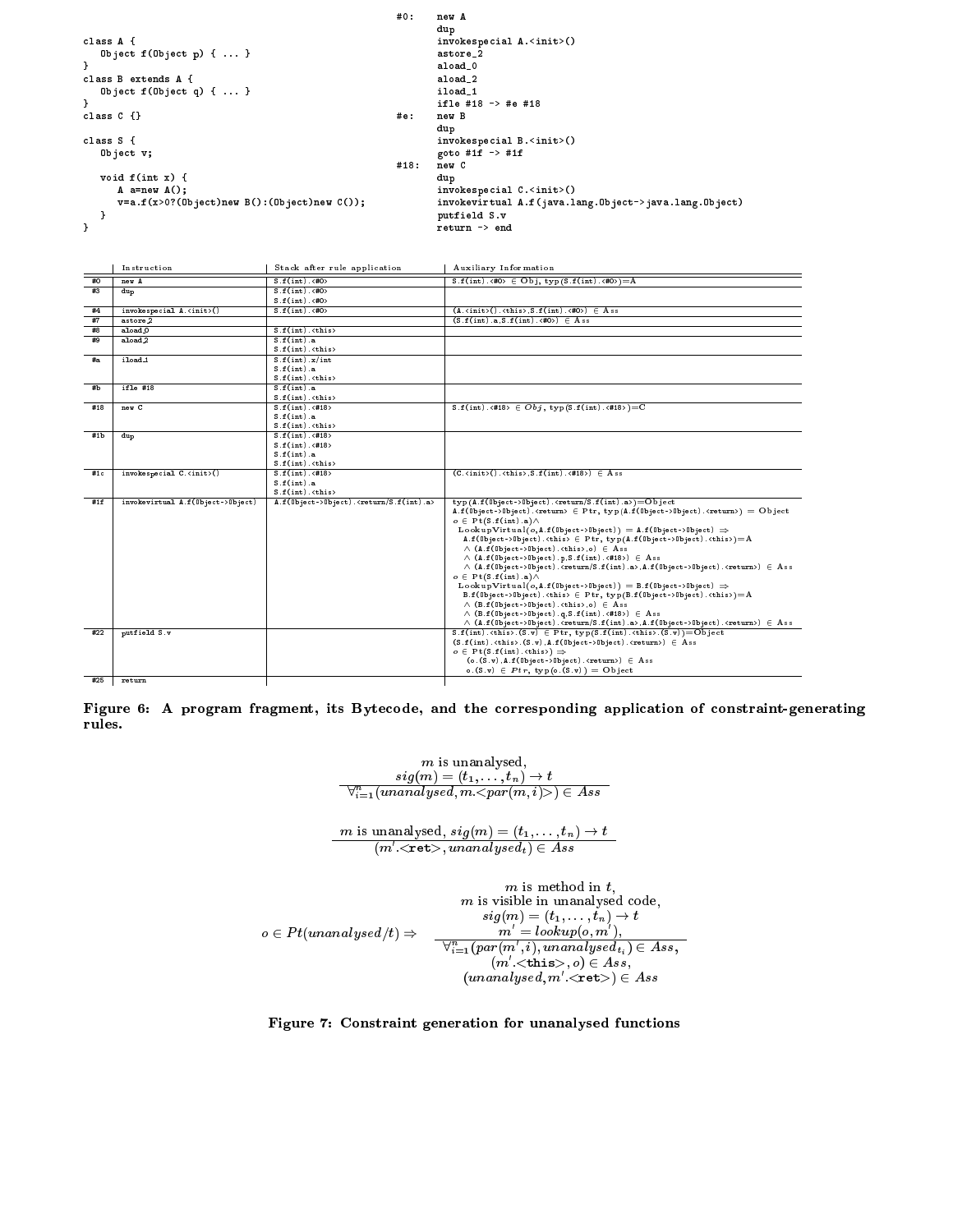their parameters; in particular any object given to an unanalysed fun
tion may reappear as the return value of any other unanalysed fun
tion. But Java's type-safety an be exploited to deliver some precision even under this conservative and precision-threatening assumption.

In order to deal with unanalysed code, we first introduce a global variable "unanalysed". Whenever an object reference  $p$  is passed to an unanalyzed function, an assignment  $(unanalysed, p)$  is added. Pointers which are returned from unanalysed fun
tions ould analogeously modelled as assignments  $(p, unanalysed)$ . But for return values at least a type is known and should be utilized for increased precision. We thus introduce special versions of unanalysed, namely global variables unanalysed<sub>t</sub> for every type t. The relation between unanalysed and the various unanalysed<sub>t</sub> is given by

#### $o \in Pt(unanalysed) \wedge type(o) \leq t \Rightarrow o \in Pt(unanalysed_t)$

Instead of inserting the assignment  $(p, unanalused)$  whenever the return value of an unanalysed function is assigned to p, we insert  $(p, unanalysed_t)$ , which reduces the size of  $p$ 's points-to set. Note that this "trick" can only be done in a type-safe language as Java, but not in  $C$  or  $C++$ .

Figure 7 (upper part) gives the inferen
e rules whi
h generate the orresponding assignments. Unanalysed fun
tions an all other fun
tions (unanalysed or analysed), and the rule in Figure 7 (lower part) describes such calls. It is similar to the invokevirtual rule, except that there is no stack, and parameters and return values of functions called from unanalysed fun
tions are again modelled via the unanalysed variable. Exceptions and access to global variables from unanalysed code can be modelled similarly; for details see [23].

Let us conclude this section with a discussion of the reflection API. Native methods from the reflection API could of ourse be analysed using the above approximations, but in many cases, we can do better. As an example, consider the calls to getClass in Figure 8. For every class  $t$  in the program, we introduce a special object  $class_t$ . In order to analyse the call  $c=a$ . getClass();, we first determine  $Pt(a)$ . The types of all objects in this set determine which  $class_t$  have to be added to  $Pt(c)$ . In the example,  $Pt(c) = \{class_A\}.$ Therefore the call o=c.newInstance(): will return a new special object  $dyn: a$  of type A. As a result, the call  $a2.f()$ ; an be resolved.

This approach is more precise than traditional stubs, beause again it in
orporates points-to information for target objects and parameters. Providing specific constraints for some popular unanalysed functions improves precision onsiderably, while the above general approximation an be used for less popular unanalysed functions without harming precision too much.

#### **5. EMPIRICAL STUDIES**

We implemented the framework as well as its subset-based and unification-based variants (see [23] for implementation details). The implementation is based on points-to graphs. For Andersen's method, every assignment, let it be stati or onditionally generated, results in an additional ar in

the graph. In order to reduce memory consumption, the implementation does not store omplete points-to sets, but allows transitive edges in the graph; omplete points-to sets are then determined by traversion of paths in the graph.

Instead of adding edges, the implementation of unificationbased intrapro
edural analysis merges graph nodes via the fast union-find algorithm. We have already seen that this an introdu
e type-in
orre
t points-to relations. Therefore, additional type he
ks are performed whenever a points-to set is explicitely needed.

We applied both variants to 22 small and medium-sized programs with up to 25000 LOC. The results are summarized in Figure 9. The first columns give the program name, its number of lasses, number of methods, Byte
ode size, and number of calls. Furthermore the percentage of calls which ould be resolved stati
ally even without points-to information is given. It is interesting to see that this percentage is usually well above  $80\%$  - Java programs rely heavily on the standard API, whi
h ontains many final methods. Of ourse, stati
ally resolvable method alls do not need onditional constraint generation, but can be analysed directly.

For both methods, the following data are given: runtime, relative precision in percent, percentage of additionally resolved method calls, and some information concerning our specific application of points-to analysis. The relative precision is determined in omparison with a super-naive pointsto method, where every points-to set contains all objects which have a correct type:

$$
Pt_{SN}(p)=\{o\in Obj\;|\;type(o)\leq type(p)\}
$$

This method is even worse than the naive method from the introduction, because not only it resolves method calls in a naive way, it even makes very impre
ise assumptions for intraprocedural analysis. Relative precision is defined as

$$
RP = \frac{\sum_{p \in Ptr} |Pt(p)|}{\sum_{p \in Ptr} |Pt_{SN}(p)|}
$$

An algorithm with relative pre
ision less than 1 (or below 100%) is thus better than the super-naive method.

The runtimes have been determined on a SUN Enterprise system 450 with 1GB, running JDK1.2. Looking at the runtimes, there are two basic observations. First of all, the absolute runtimes are quite high. The reason, of course, is that pre
ise analysis of dynami binding does not ome for free. One might imagine a better implementation, or the use of a dedicated, highly optimized constraint solver, but fact is that precise resolution of dynamic binding requires an additional level of fixpoint iteration. Furthermore, unanalysed fun
tions often indu
e quite onservative assumptions which reduce precision and speed of the analysis.

The second fundamental observation is that the runtimes are relatively similar. The sum of all runtimes in the ben
h-

The basic Andersen rule can be expressed solely in assignments:  $((p,q) \in Ass \Rightarrow (Pt(q) \subseteq Pt(p))) \iff$ 

 $((p, q) \in Ass \Rightarrow (o \in Pt(q) \Rightarrow o \in Pt(p))) \Longleftrightarrow$ 

 $((p,q) \in Ass \Rightarrow (o \in Pt(q) \Rightarrow (p,o) \in Ass))$ . Similar for Das and Steensgaard.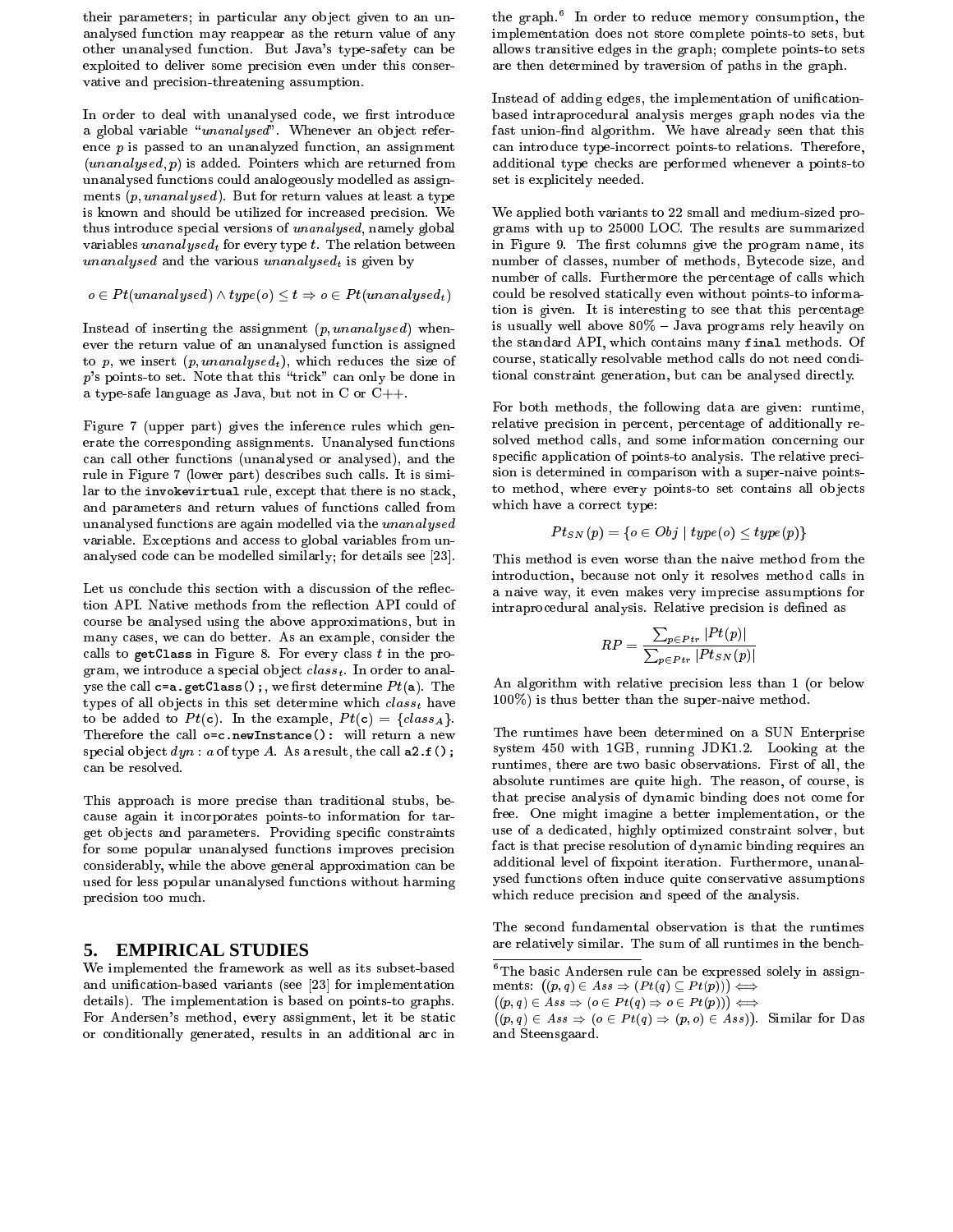```
class A {
     void f() { ... }
\mathbf{r}class B extends A \n\begin{cases} 0 & \text{if } 0 \leq x \leq 1 \\ 0 & \text{if } 0 \leq x \leq 1 \end{cases}\mathcal{F}class Main {
     void main() throws IllegalAccessException, InstantiationException {
           A a=new A();
          Class c=a.getClass();<br>Object o=c.newInstance();
          \overline{A} a2 = (A)o;
          a2.f();\mathbf{r}\mathbf{F}
```
Figure 8: Example use of reflection API

|                |              |      |            |              |              | subset based      |             |                            |         |          | unification-based |                         |             |      |      |                  |
|----------------|--------------|------|------------|--------------|--------------|-------------------|-------------|----------------------------|---------|----------|-------------------|-------------------------|-------------|------|------|------------------|
| Program        | Cl.          | Me.  | code       |              | calls static | time              | RP          | scc                        | res.    |          | client client t.  | time                    | RP          | res. |      | client client t. |
| Haar           | 17           | 230  |            | 23k 1011     | 94.0         | 51.53   71.7      |             | 0/3                        | 5.9     | $16.2\,$ | 13.01             | 59.98 95.0              |             | 4.3  | 16.9 | 13.73            |
| IComputer      | 63           | 390  |            | 39k 2261     | 94.2         |                   |             | 162.31 58.9 14 / 14        | 5.1     | 22.8     | 55.91             | 282.21 84.6             |             | 4.9  | 22.9 | 59.60            |
| JBinHex        | 5            |      | 54 3024    | 75           | 81.3         |                   | $7.12$ 77.7 | 2/2                        | 18.7    | 33.2     | 1.11              |                         | 5.68 96.8   | 6.7  | 33.4 | 1.14             |
| JLex           | 26           | 161  |            | 28k 1063     | 97.7         | $45.24$ 67.4      |             | 7/13                       | 1.9     | 20.0     | 8.96              | 75.72 94.1              |             | 1.9  | 20.2 | 8.87             |
| <b>Jccodes</b> | 8            |      | 41 2897    | 158          | 68.4         | 19.98 74.7        |             | 2/2                        | 21.5    | 23.5     | 3.05              |                         | $7.40$ 95.7 | 21.5 | 23.5 | 3.07             |
| NanoXML        | 3            |      | 32 2296    | 158          | 96.2         |                   | $6.64$ 81.0 | 2/2                        | 3.8     | 16.0     | 1.09              |                         | 4.89 98.4   | 3.8  | 16.0 | 1.12             |
| ProxyHammer    | 12           |      | 38 3079    | 242          | 88.8         | 14.76 73.9        |             | 0/0                        | 10.7    | 31.8     | 2.74              | 11.02 98.5              |             | 10.7 | 31.8 | 2.68             |
| TextScroll     | 4            |      | 92 6644    | 425          | 73.2         | 16.71 68.0        |             | $0/0$  26.8                |         | 6.4      | 4.35              | 14.02 95.6              |             | 26.8 | 6.4  | 4.39             |
| TumblingDice   | 34           | 196  | 12k        | 762          | 90.8         | $50.12$ 73.6      |             | 2/2                        | 8.8     | 17.7     | 13.37             | 47.10 97.0              |             | 8.8  | 17.7 | 13.13            |
| arabeske       | 21           | 296  |            | $41k$   1964 | 82.9         | 162.75 76.6       |             | 3/5                        | 4.3     | 16.5     | 18.85             | 163.21 94.7             |             | 4.3  | 16.5 | 19.18            |
| graph          | 32           | 228  |            | 16k 1192     | 96.7         | 47.98 66.9        |             | 1/3                        | 3.2     | 24.2     | 14.78             | 71.48 96.4              |             | 3.2  | 24.2 | 14.99            |
| hanoi          | 45           | 362  |            | 21k 1005     | 82.5         | 43.96 72.2        |             | 1 / 18   13.5              |         | 20.1     | 17.37             | 44.81 95.2              |             | 13.0 | 20.7 | 14.78            |
| j6502          | $\mathbf{1}$ |      | 31 8 1 2 3 | 78           | 100.0        |                   | $3.21$ 40.3 | 0/0                        | 0.0     | 10.7     | 0.48              |                         | 1.73 98.0   | 0.0  | 10.7 | 0.49             |
| jEdit          | 108          | 489  |            | $34k$  2179  | 81.1         |                   |             | $430.12$ 70.7 23 / 33 13.9 |         | 20.3     | 117.15            | 473.89 88.6             |             | 13.2 | 20.3 | 115.39           |
| ias            | 127          | 435  |            | $26k$  1042  | 85.1         |                   |             | 611.56 84.5 12 / 24        | 3.7     | 4.9      | 54.18             | 404.69 99.6             |             | 3.7  | 4.9  | 54.10            |
| java_cup       | 41           | 396  |            | $32k$  2362  | 93.2         | $142.71$ 71.6     |             | 5/11                       | 3.4     | 19.5     | 35.58             | 301.58 97.4             |             | 3.4  | 19.5 | 33.54            |
| jaxp           | 110          | 761  |            | $39k$  1579  | 78.3         |                   |             | $528.30\, 84.1\, 27/93 $   | 7.6     | 11.9     | 138.74            | 596.49 96.8             |             | 6.2  | 12.0 | 134.03           |
| jflex          | 52           | 418  |            | 50k 2266     | 96.9         | 196.77 81.3       |             | 4/11                       | 2.6     | 17.6     | 42.24             | 373.38 95.5             |             | 2.5  | 17.6 | 38.53            |
| jspringies     | 13           |      | 71 8045    | 239          | 90.8         | 15.19 68.3        |             | 2 / 2                      | 8.4     | 15.6     | 3.17              |                         | 7.68 97.4   | 8.4  | 15.6 | 2.98             |
| mars           | 19           |      | 120 5431   | 371          | 92.7         | 39.04 64.4        |             | 2/4                        | 2.4     | 18.1     | 8.51              | $28.02$ 92.4            |             | 2.4  | 18.3 | 8.42             |
| sablecc        | 283 I        | 1867 |            | 74k 4562     | 68.2         | $949.04$ 62.3     |             | 2 / 72   20.1              |         | 4.0      |                   | 363.71   1069.11   88.5 |             | 17.7 | 4.0  | 343.45           |
| yamm           | 71           | 264  |            | $39k$ 3279   |              | 89.8 1270.15 58.5 |             | 5/6                        | $7.1\,$ | 24.5     |                   | 93.62   1390.87   78.5  |             | 6.2  | 24.5 | 91.84            |

Figure 9: Benchmark results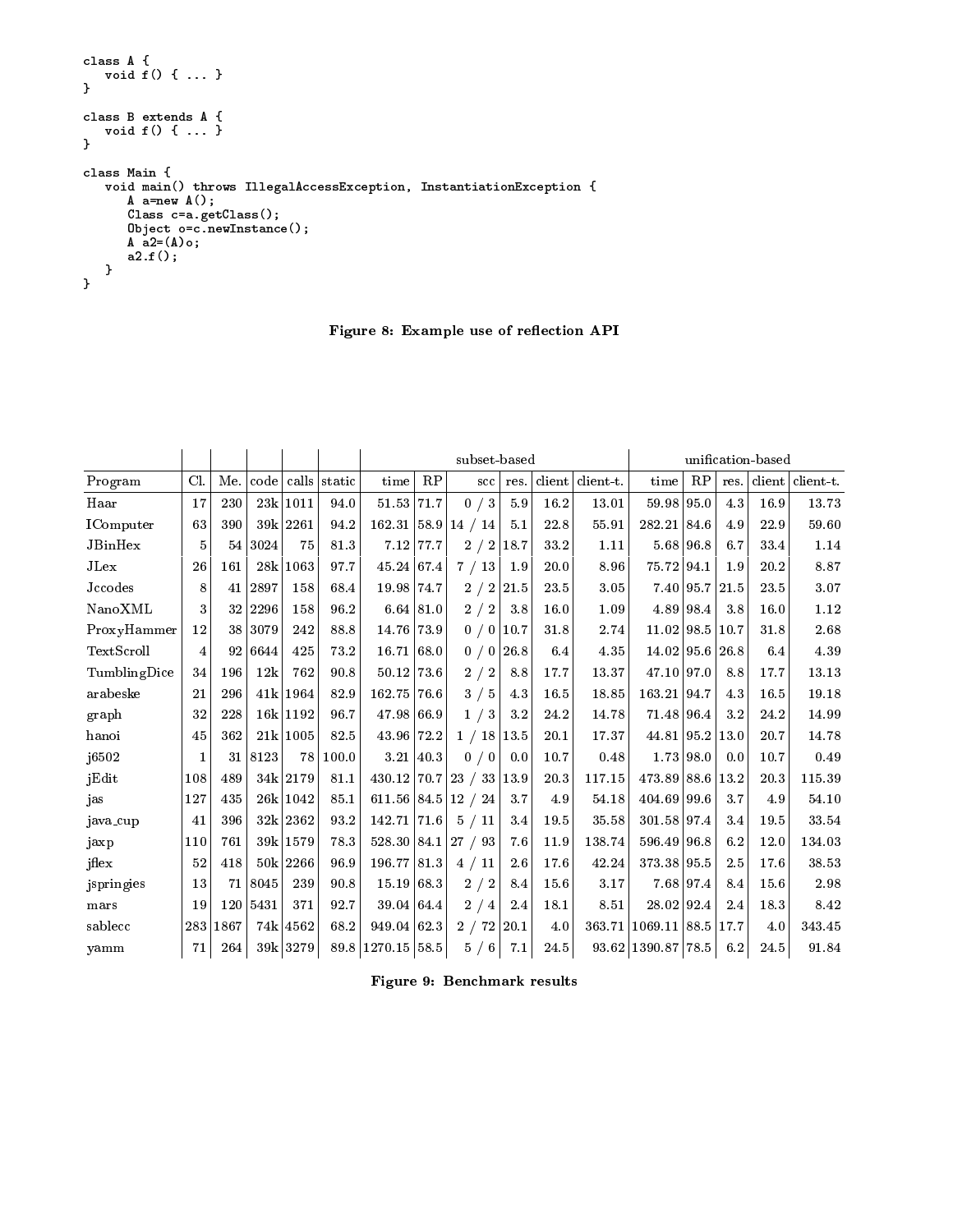mark is 4815.22 se
onds for the subset-based, 5434.96 for the unification-based version; that is a difference of roughly 10 per
ent. Obviously the iteration for dynami binding destroys the basic speed of the unification-based method.

Concerning relative precision, the subset-based method is on the average 32.8% more pre
ise than the super-naive method, and the unification-based method is on the average 5.7% more pre
ise than the super-naive method. This is a disappointing result for the symmetric unification-based approach; indicating that it is unsuitable for the abundance of unsymmetric subtype relations in Java programs.

The difference is less significant if we look only at the number of statically resolved method calls. The columns "res." give the per
entage of alls whi
h ould not be resolved stati
ally, but where the points-to set is so small that the target method is unique. Again, the subset-based method is better. Adding the values in column "static" and in column "res.", both methods achieve almost 100% for most programs. That is, dynami binding is hardly used in the benchmark. Comparing this with the relative precision, the reader should keep in mind that the majority of pointers is not used as target objects for method calls.

We also incorporated an algorithm for strongly connected components as described in [17]. Rountev reports very positive effects for C programs, but for Java, the results are disappointing. The column "scc" presents the number of strongly onne
ted omponents in the Andersen graph before and after fixpoint iteration. Both numbers are so low that there is no improvement in practice. Again, we believe that the unsymmetric subtype relations which are so typial for OO programming prevent the approa
h from being effective in Java.

Let us finally consider the effect of the two different methods on a specific client analysis, namely the KABA system as described in  $[21, 20]$ . KABA starts out with a table containing all method accesses for every program variable, and in order to ompute the table, points-to information is needed for every program variable. The better the points-to analysis, the less non-blank table entries. The columns labelled "client" display the per
entage of table entries whi
h are not blank, and the columns labelled "client-t" give table construction time. Similarly to the "resolved calls" results, the subset method is only slightly superior to the other one for this specific client analysis.

### **6. RELATED WORK**

Rountev, Milanova, and Ryder re
ently presented the only other implemented points-to algorithm for Java known to us  $[18]$ . Their method is also based on set constraints, but is limited to Andersen's approach; they do not consider approximations for unanalysed code and the reflection API. Rountev et al. use Soot as a frontend and the BANE sys $tem$   $[1]$  for solving set constraints. The implementation has roughly the same speed as ours, but uses less memory. This is probably due to their use of the highly optimized BANE engine (see  $[10, 24]$ ).

It would be interesting to compare the precision of the two systems, but right now this is not possible: Rountev et al. analyse rea
hable methods in user and library ode; we analyse the whole user ode and treat libraries as unanalysed ode. Furthermore, the programs ommon to both ben
hmarks are obviously not the same version. In any case, a omparison not only of the resolved alls but also of the relative precision would be worthwhile.<sup>8</sup>

Re
ently, Steensgaard's algorithm has been extended to Java as well [8]. In contrast to our unification-based variant, it does not use fixpoint iteration, but  $-$  in case two variables  $a$  and  $b$  have been unified  $-$  unifies the signatures and thispointers of all methods in  $a$ 's and  $b$ 's static type. This retains the quasi-linear speed of the method, but is less precise than our approach. [8] reports that a reasonable precision can only be a
hieved if a ontext-sensitive extension is used.

#### **7. CONCLUSION AND FUTURE WORK**

We presented a comparison of a subset-based and a unificationbased points-to approach for Java. Our results can be summarized as follows:

- 1. Both analysis strategies differ only in one specific inference rule, which is plugged into a generic points-to framework for Java.
- 2. Java's type safety an be exploited to in
rease pre
ision, in particular for unanalysed code.
- 3. Unification-based methods have difficulties with the abundancy of unsymmetric subtype relations in Java Programs.

While in the world of imperative languages su
h as C, Steensgaard's method is mu
h faster than Andersen's, intrapro
edural Steensgaard combined with fixpoint iteration for dynami binding is slightly slower for Java. The reason is that the fixpoint iteration leads to a propagation of the impre
ision in Steensgaard's method, and eventually to slower onvergen
e.

There is still much room for improvement, both in precision and performan
e. Besides better implementations of our algorithms, two options seem worth exploring: contextsensitive points-to analysis and flow-sensitive points-to analysis. A partially flow-sensitive analysis can easily be achieved by transforming the Bytecode to static single assignment form  $\pmod{12}$ . Context-sensitive points-to analysis for Java can be achieved in a way analogeously to  $[15]$ ,  $[9]$  or [5]. This will increase precision, but it is unclear how high the pri
e will be in terms of performan
e, and what the performan
e/pre
ision ratio will be.

Our analysis is basi
ally a whole-program analysis. But it is known that many Java objects never leave the methods which have created them  $[4, 6, 25]$ . It should thus be possible to deal with local pointers and objects at the level of methods, thereby de
reasing the size of the global points to graph. For C, this has alrady been done  $[16]$ ; for Java, it remains to be seen whether it is possible.

<sup>.</sup>http://www.sable.mcglll.ca

Uur current implementation requires that the bytecode omes with debug information.